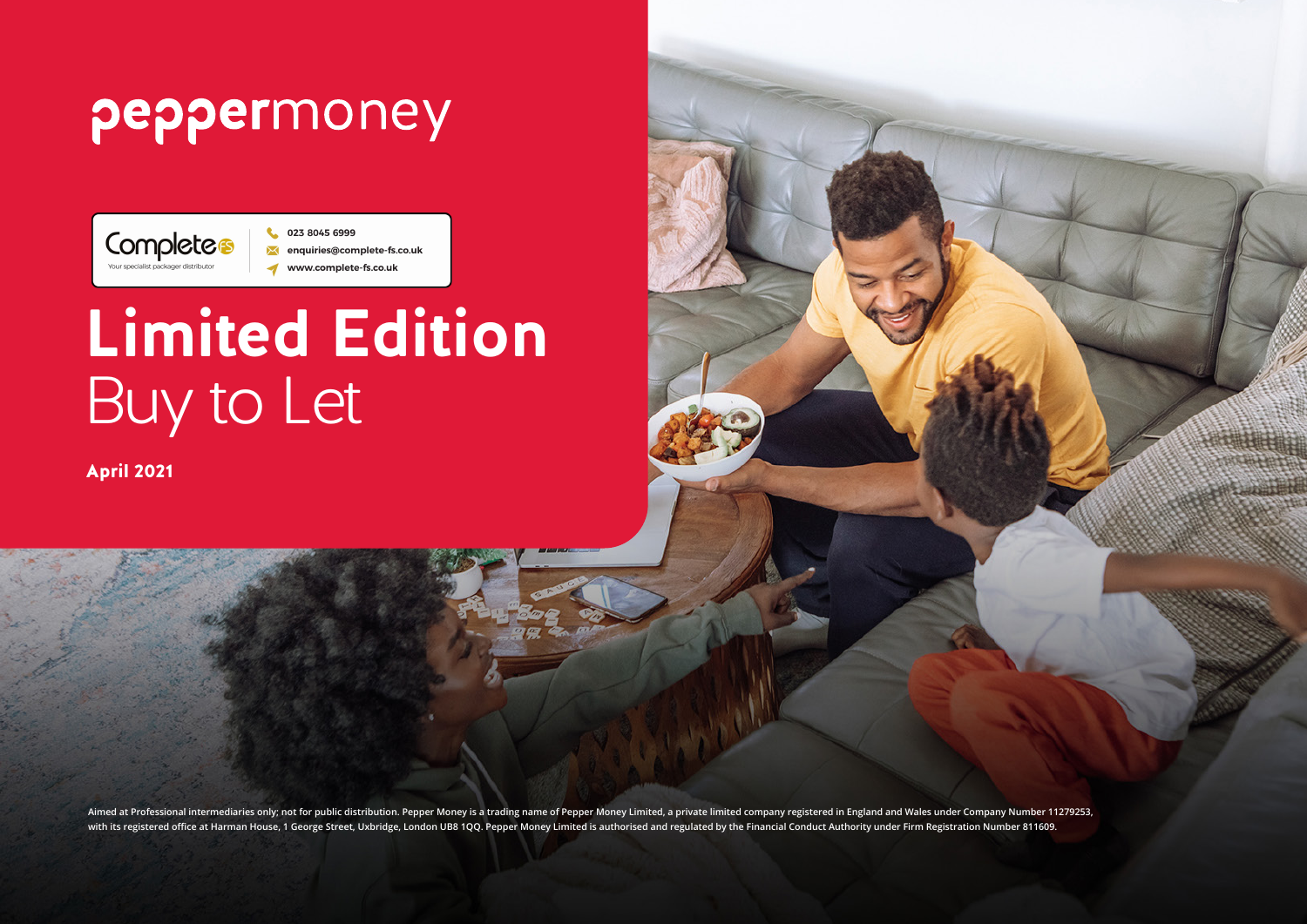

peppermoney

### Highlights of our wide ranging criteria

#### **CCJs**

- Don't need to be satisfied
- No limit

#### **Defaults**

- Don't need to be satisfied and no value limit
- Can be registered as recently as 12 months ago
- 2 individual utility, communication or mail order account defaults up to and including £150.00 each ignored (applicable to Pepper 24, 18 and 12 products)

#### No Credit Scoring

**THE CARD SPACE** 

- We don't credit score to make decisions
- We don't credit score to determine product selection. What you see is what you get
- Manual underwriting by a team of skilled, mandated decision makers

#### Capital Raising

- To our maximum LTVs for most legal purposes
- Debt consolidation to maximum LTVs

#### Self-Employed

- Across the entire range
- Only 1 year's finalised accounts required
- Net profit for Sole Traders
- Salary and dividends for Company Directors
- Additional remuneration addback allowed where applicants own 100% of the company

#### Day Rate Contractors

- Income assessed based on daily rate whether self-employed, limited company or umbrella company
- Minimum 12 months history and 3 months' bank statements
- Average or current day rate to be minimum of £200 per day

#### Interest Only

- Across the entire range
- Max 80% LTV
- Sale of main residence acceptable repayment with no minimum

#### Portfolio Landlords

- Portfolio landlords accepted
- See our criteria guide for full details

#### Lending In or Into Retirement

- Up to 85 years old at end of term on Buy to Let
- Talk to us about acceptable income types

#### Minimum Income £18k

- Buy-to-Let £18k
- Limited Company Buy-to-Let £30k
- Can be the combined income of both applicants
- Must be earned income
- 100% of secondary income accepted

#### Strong Approach to Affordability

- 100% of shift allowance
- Flexibility around non-court ordered maintenance and many regular benefits e.g. Working Family Tax Credit, Child Benefit, etc.
- 5 year fixed rental calculation based on pay rate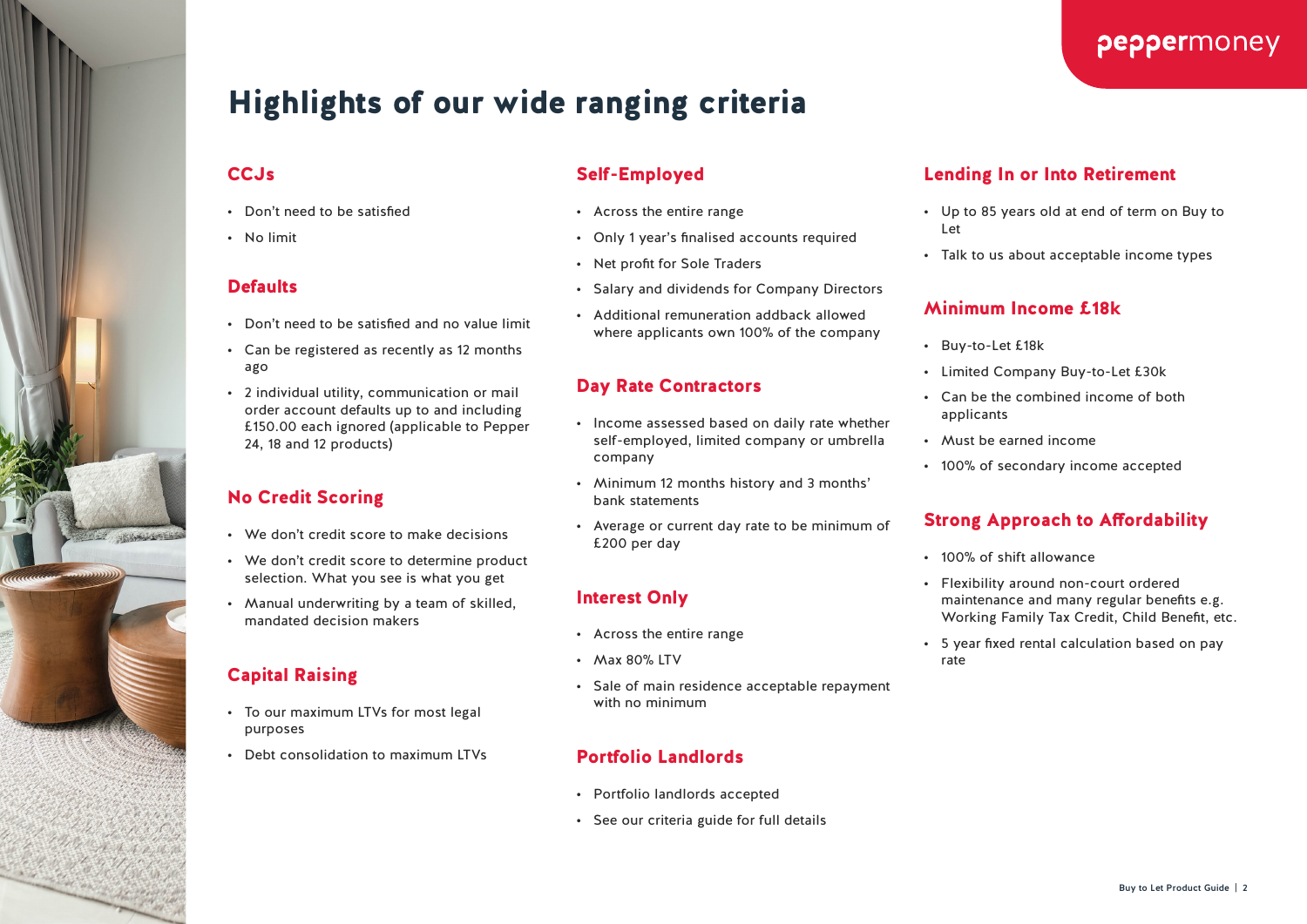## Pepper 60 - Buy to Let

Suitable for clients that haven't had a CCJ or Default in the last 60 months

#### $LMR = 1.10%$

Effective 21st September 2020



| <b>Key Criteria</b>             |                                                         |                       |                                                                                                                                                                                             |                                   |                                                                              |  |  |  |
|---------------------------------|---------------------------------------------------------|-----------------------|---------------------------------------------------------------------------------------------------------------------------------------------------------------------------------------------|-----------------------------------|------------------------------------------------------------------------------|--|--|--|
| <b>Credit Criteria</b>          |                                                         | Applicants            |                                                                                                                                                                                             | <b>Loan Size</b>                  |                                                                              |  |  |  |
| <b>CCJs/Defaults</b>            | 0 in 60 months                                          | Age                   | Minimum 21 years; Maximum 85<br>years (at end of term)                                                                                                                                      | <b>Minimum</b>                    | £25,001                                                                      |  |  |  |
| <b>CCJ Value</b>                | No limit                                                | <b>Min Income</b>     | £18,000 per application (no foreign<br>currency income and rental income<br>cannot be the principal income<br>source. Rental income from the<br>security property must also be<br>excluded) | Maximum                           | Up to £750,000 available to 80% LTV<br>Up to £1 million available to 75% LTV |  |  |  |
| <b>Mortgage/Secured Arrears</b> | 0 in 60 months (No arrears balance<br>in last 6 months) | <b>Max Applicants</b> | $\overline{2}$                                                                                                                                                                              | Repayment                         |                                                                              |  |  |  |
|                                 |                                                         | <b>Employed</b>       | Minimum of 6 months in current<br>job and not in probation. Evidence<br>of employment history is required<br>to cover the last 12 months                                                    | Capital & Interest; Interest Only |                                                                              |  |  |  |
|                                 |                                                         |                       |                                                                                                                                                                                             | <b>Property value</b>             |                                                                              |  |  |  |
| <b>Bankruptcy/IVA</b>           | Discharged > 6 years ago                                | Self-Employed         | Must have been in their current<br>business for a minimum of 12<br>months and able to supply 1 year's<br>trading accounts                                                                   | <b>Minimum</b>                    | £70,000                                                                      |  |  |  |
|                                 |                                                         |                       |                                                                                                                                                                                             | <b>Term</b>                       |                                                                              |  |  |  |
| <b>Repossessions</b>            | None in last 6 years                                    |                       |                                                                                                                                                                                             | <b>Minimum</b>                    | 5 years                                                                      |  |  |  |
| <b>Debt Management Plan</b>     | Considered if satisfied over 12 months ago              |                       |                                                                                                                                                                                             | Maximum                           | 35 years                                                                     |  |  |  |